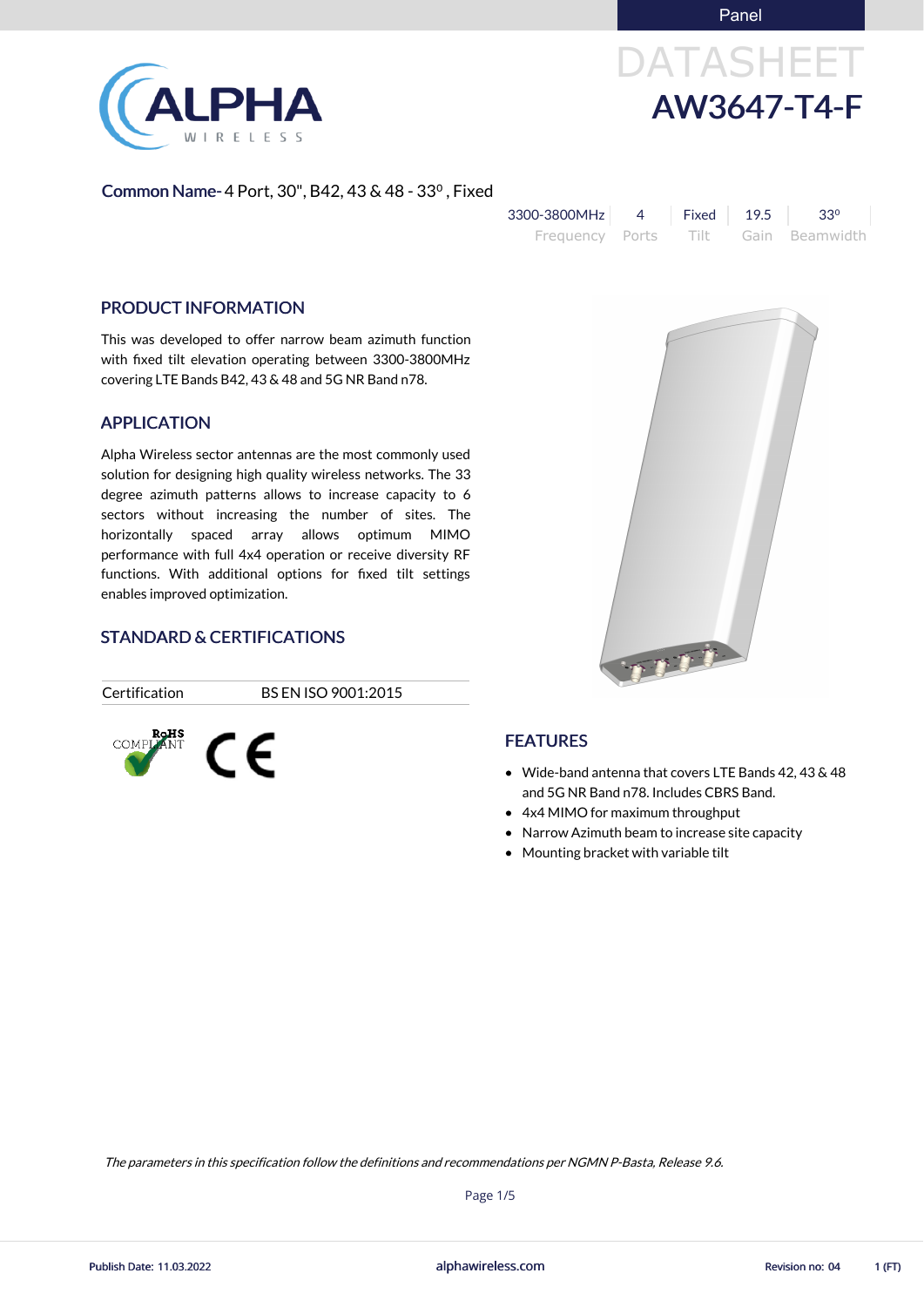

## AW3647-T4-F

### TECHNICAL SPECIFICATION

| <b>Electrical Specifications</b>        |                                  |            |                               |  |
|-----------------------------------------|----------------------------------|------------|-------------------------------|--|
| <b>Frequency Range</b>                  |                                  | <b>MHz</b> | 3300 - 3800MHz                |  |
| Polarisation                            |                                  | Degree     | $+/- 45^{\circ}$ Slant Linear |  |
| Gain                                    | <b>Basta</b>                     | dBi        | $19.0 \pm 0.5$                |  |
|                                         | Max                              | dBi        | 19.5                          |  |
| Azimuth Beamwidth                       |                                  | Degree     | 33 <sup>0</sup>               |  |
| Azimuth Beam Squint                     |                                  | Degree<    | 3 <sup>0</sup>                |  |
| Elevation Beamwidth                     |                                  | Degree     | 7 <sup>0</sup>                |  |
| <b>Electrical Downtilt</b>              |                                  | Degree     | $TO0$ or $T40$                |  |
| <b>Electrical Downtilt Deviation</b>    |                                  | Degree<    | 1 <sup>0</sup>                |  |
| Impedance                               |                                  | Ohms       | 50                            |  |
| <b>VSWR</b>                             |                                  | $\prec$    | 1.5                           |  |
| <b>Return Loss</b>                      |                                  | dB         | 14                            |  |
| Isolation                               |                                  | dB         | 25                            |  |
| Front to Back Ratio: Total Power +/-30° |                                  | dB         | 27                            |  |
| Upper Sidelobe Suppression, Peak to 20° |                                  | dB         | 15                            |  |
| <b>Cross-Polar Discrimination</b>       |                                  | dB         | 16                            |  |
|                                         | Maximum Effective Power Per Port | W          | 100                           |  |

### Representative Pattern Files





Azimuth **Elevation** 

For radiation pattern files, please login at www.alphawireless.com

alphawireless.com

Publish Date: 11.03.2022 **Revision no: 04** 1 (FT)

Page 2/5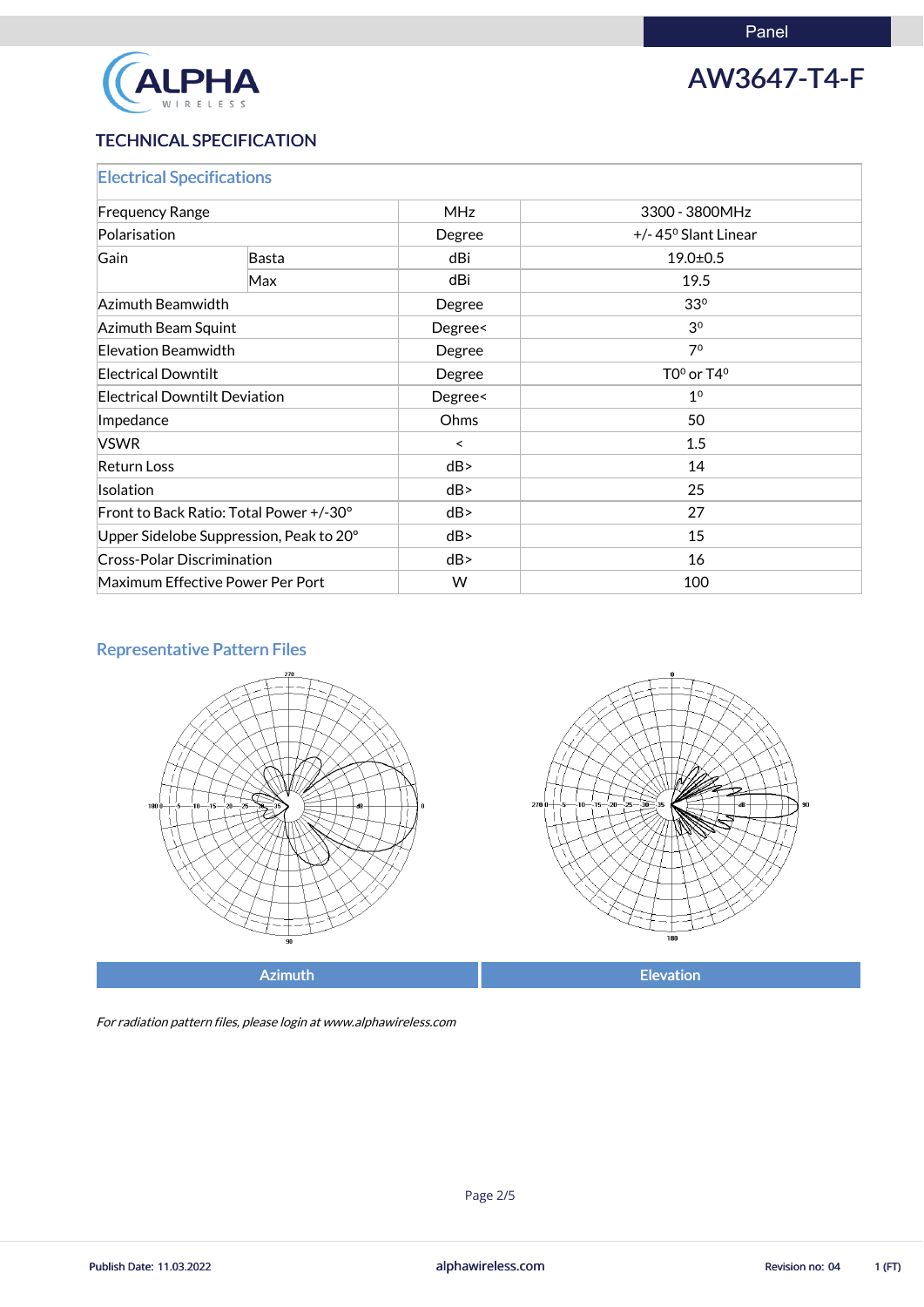

## AW3647-T4-F

### TECHNICAL SPECIFICATION

|  |  | <b>Mechanical Specifications</b> |
|--|--|----------------------------------|
|  |  |                                  |

| Dimensions                                      | $mm$ (in)                    | 753 (29.9) x 319 (12.5) x 100 (3.9) - (LxWxH) |
|-------------------------------------------------|------------------------------|-----------------------------------------------|
| Packing Size (LxWxD)                            | mm (in)                      | 855 (33.7) x 480 (18.9) x 210 (8.3)           |
| Net Weight (antenna)                            | kg (lb)                      | 8(13.2)                                       |
| Net Weight (mount)                              | kg (lb)                      | 1.57(3.41)                                    |
| <b>Shipping Weight</b>                          | kg (lb)                      | 9.5(16.7)                                     |
| Connector Type (Female)                         |                              | $4.3 - 10$                                    |
| Connector Quantity                              |                              | $\overline{4}$                                |
| <b>Connector Position</b>                       |                              | <b>Bottom</b>                                 |
| Windload Frontal (at Rated Wind Speed: 150km/h) | $N$ (lbf)                    | 250(57)                                       |
| Windload Lateral (at Rated Wind Speed: 150km/h) | $N$ (lbf)                    | 90(21)                                        |
| <b>Survival Wind Speed</b>                      | $km/h$ (mph)                 | 200 (125)                                     |
| Radome Material                                 |                              | <b>UV-Stabilised PVC</b>                      |
| Radome Colour                                   | <b>RAL</b>                   | 7035 (light grey)                             |
| <b>Product Compliance Environmental</b>         |                              | <b>RoHS</b>                                   |
| <b>Lightning Protection</b>                     |                              | <b>DC Grounded</b>                            |
| Cold Temperature Survival                       | $^{\circ}$ C ( $^{\circ}$ F) | $-40(-40)$                                    |
| Hot Temperature Survival                        | $^{\circ}$ C ( $^{\circ}$ F) | 70 (158)                                      |

### Array Layout and RET Information

| P <sub>1</sub><br>P <sub>2</sub> |
|----------------------------------|
|----------------------------------|

| Array | Frequency<br><b>MHz</b> | Ports   |
|-------|-------------------------|---------|
|       | $3300 - 3800$           | $1 - 2$ |
| כי    | $3300 - 3800$           | $3 - 4$ |

Note: Coloured box sizes do not represent antenna sizes.



alphawireless.com

Publish Date: 11.03.2022 **Revision no: 04** 1 (FT)

Page 3/5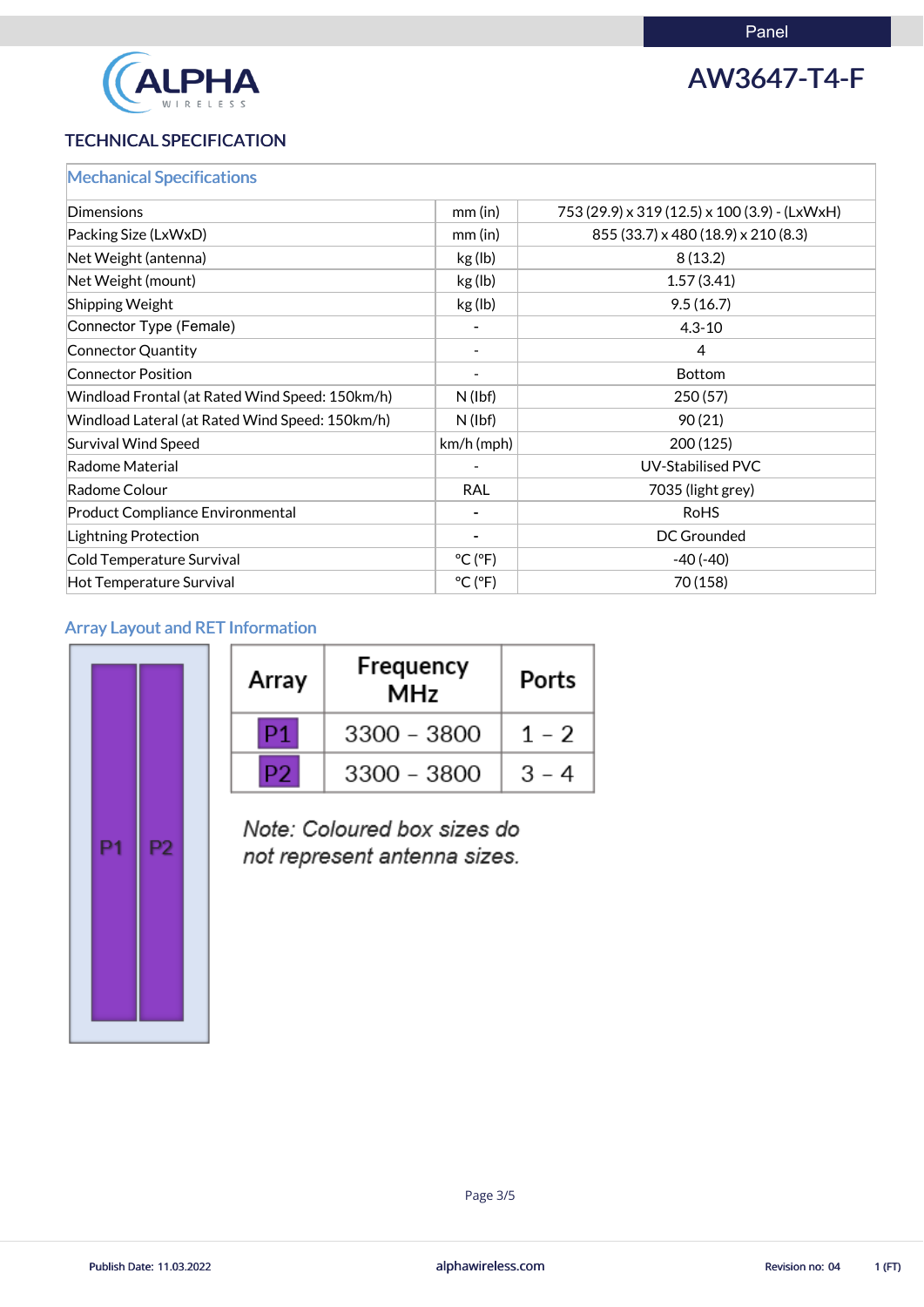Panel





#### All measurements are in mm (in)







Page 4/5